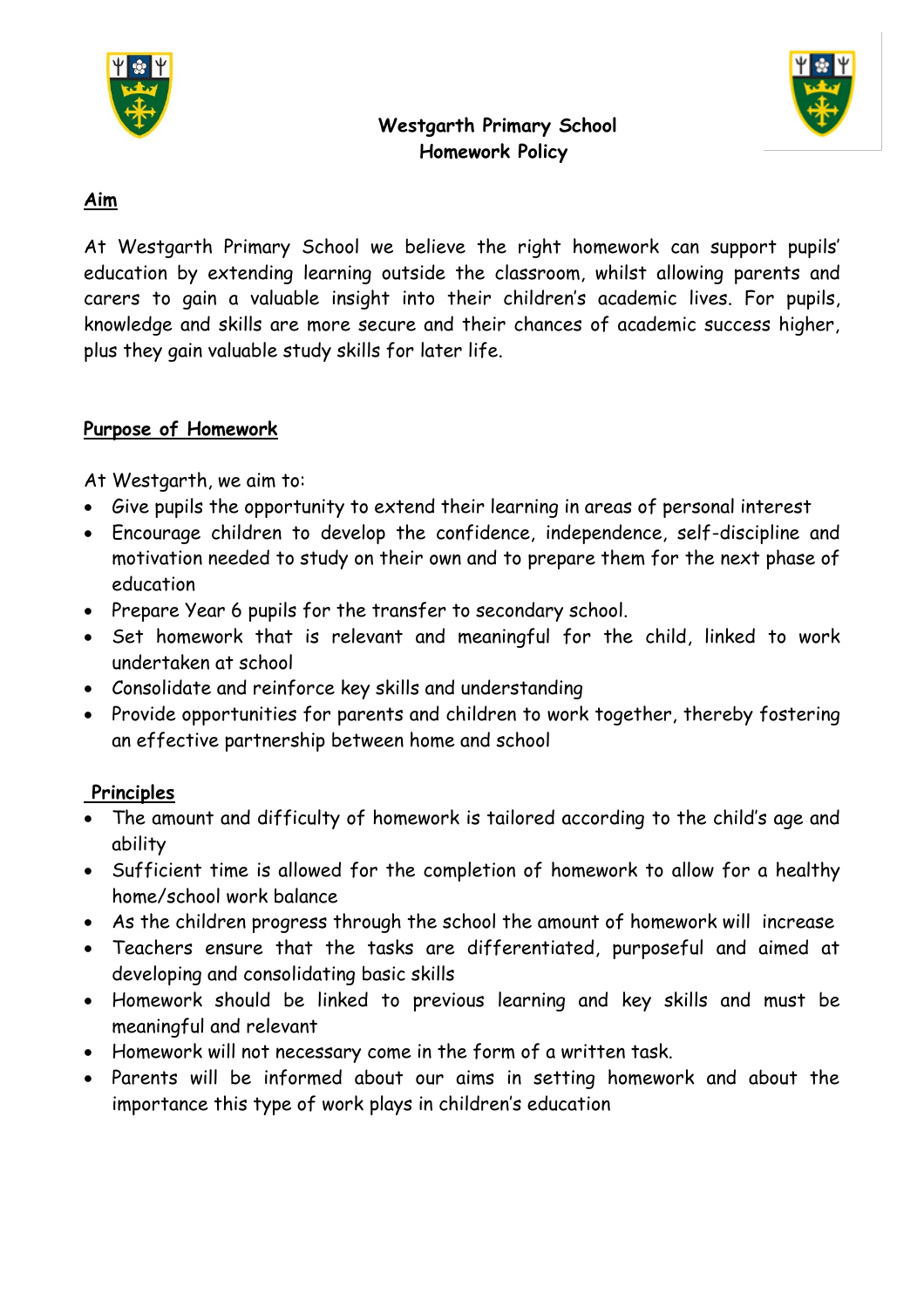### **Homework Activities**

In addition to daily reading and weekly spellings, we provide a range of engaging activities designed to build upon the concepts and skills that pupils have been learning across a range of subjects.

### **Early Years Foundation Stage**

In Nursery and Reception, parents and carers are encouraged to read and share stories with their child and to look at the topic maps published on the school's website so that they are able to take an active interest in their child's learning in school. Daily reading is also recommended for children in Reception.

Other tasks may include

- the practising and revising of basic skills (phonics, key words, letter formation, number recognition);
- research for particular interests or topics;

### **Key Stage 1**

Daily reading is recommended for children in Key Stage 1 and should be included as part of homework. Parents and carers are encouraged to look at the topic maps published on the school's website so that they are able to take an active interest in their child's learning in school.

Homework tasks may include:

- reading at home with an adult;
- the practising and reinforcement of basic skills (phonics, maths activities, grammar work, literacy activities);
- comprehension tasks to support reading ("reading buddy", written comprehension activities, Read Write Inc, reading conversation prompts);
- research for particular topics.

# **Key Stage 2**

Daily reading is recommended for children in Key Stage 2 and should be included as part of homework. Parents and carers are encouraged to look at the topic maps published on the school's website so that they are able to take an active interest in their child's learning in school.

Homework tasks may include:

• reading at home with an adult;